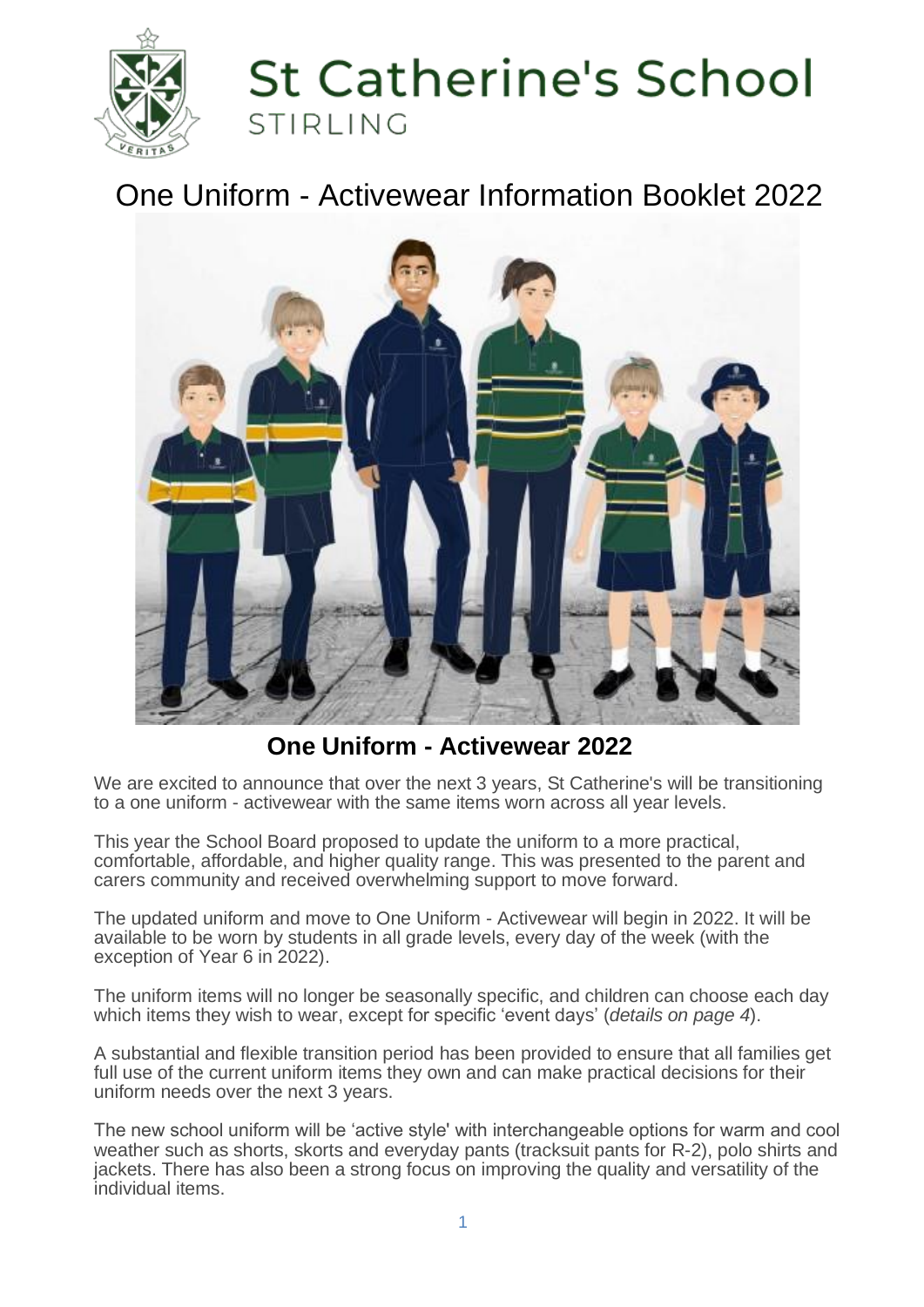# **TIMING:**

The new or upgraded items will be **available in the new year**, **2022.**

Children can begin wearing the new items at the start of the 2022 school year, however all current items that are in the current junior years as well as the PE uniform and formal uniform in years 4 - 6 in 2022, can be worn for the next three years, as part of the transition process.

The Year 3 cohort of 2022 will be the first year that will not be moving into the current formal uniform.

The timeline table below is to help you plan your family's uniform needs.

| Year | $R-2$                                 | <b>Year 3</b> | Year 4 | Year 5                                    | Year <sub>6</sub>                         |
|------|---------------------------------------|---------------|--------|-------------------------------------------|-------------------------------------------|
| 2022 | <b>One Uniform - Activewear</b>       |               |        | <b>Formal OR</b><br>Activewear uniform    | Formal<br>Uniform<br>(Refer to<br>Page 5) |
| 2023 | <b>One Uniform - Activewear</b>       |               |        | <b>Formal OR</b><br>Activewear uniform    |                                           |
| 2024 | <b>One Uniform - Activewear</b>       |               |        | <b>Formal OR</b><br>Activewear<br>uniform |                                           |
| 2025 | R-6 One Uniform Activewear compulsory |               |        |                                           |                                           |

# **WHERE TO BUY**:

The majority of items are available at **HILLS SCHOOLWEAR** (WORKLOCKER)



**Mt Barker Homemaker Centre Phone: 8323 6150 OPENING HOURS MONDAY - FRIDAY 9AM - 5PM SATURDAY 9AM - 12 NOON SUNDAY CLOSED** 

#### **Exceptions:**

Our rugby jumper is made by SILVERFLEECE and is ordered at the beginning of each term online. The ordering period is announced via Skoolbag, and orders are made on the Silverfleece website. Each terms delivery will arrive at the end of term.

The Year 6 items are also arranged through Silverfleece.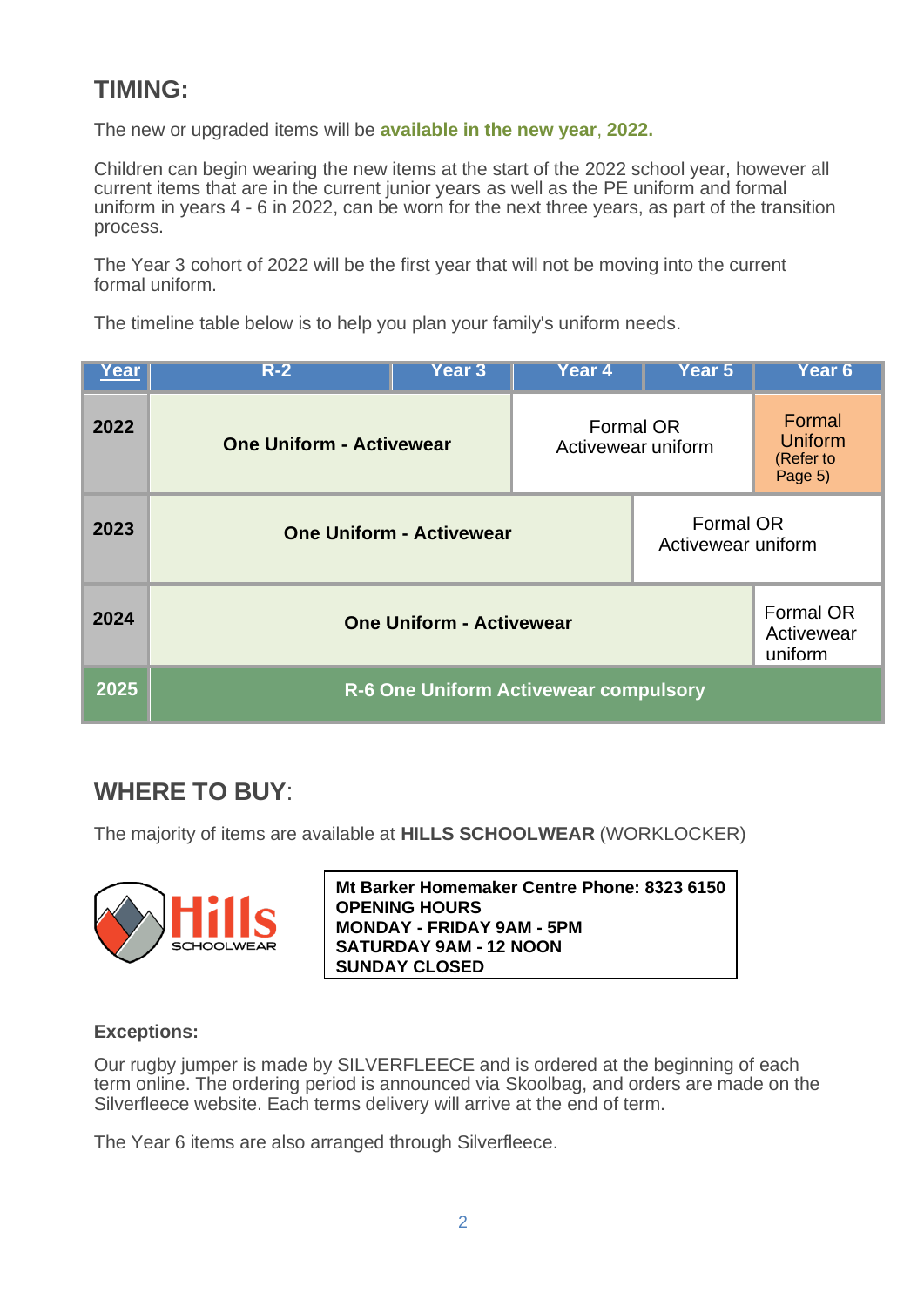# **UNIFORM ITEMS: Compulsory**



| <b>Compulsory Items</b>                                                                                                                                 | <b>YEARS</b> | <b>PRICE</b> |
|---------------------------------------------------------------------------------------------------------------------------------------------------------|--------------|--------------|
| Polo - Short sleeve                                                                                                                                     | All          | \$50.00      |
| <b>Rugby Jumper</b><br>(Available through the school only)                                                                                              | $R - 5$      | \$67.00      |
| For <b>PANTS</b> there are various options                                                                                                              |              |              |
| <b>WARM DAYS</b>                                                                                                                                        |              |              |
| 1a) Shorts OR                                                                                                                                           | All          | \$35.00      |
| 1b) Slimline Shorts OR                                                                                                                                  | All          | \$42.50      |
| 1c) Skort                                                                                                                                               | All          | \$42.50      |
| <b>COOL DAYS</b>                                                                                                                                        |              |              |
| 2a) Straight Pants OR                                                                                                                                   | $3 - 6$      | \$50.00      |
| 2b) Slimline Pants                                                                                                                                      | $3 - 6$      | \$42.50      |
| 2c) Fleecy Trackpants<br>There is one variation in pants where the fleecy<br>trackpants are recommended as the best option for<br>the younger R-2 years | $R-2$        | \$42.50      |
| Hat (compulsory in Terms 1 and 4)                                                                                                                       | All          | \$18.50      |
| Bag (medium or large)                                                                                                                                   | All          | \$65.00      |

*Please note - Pricing is current as of November 2021, and is subject to change*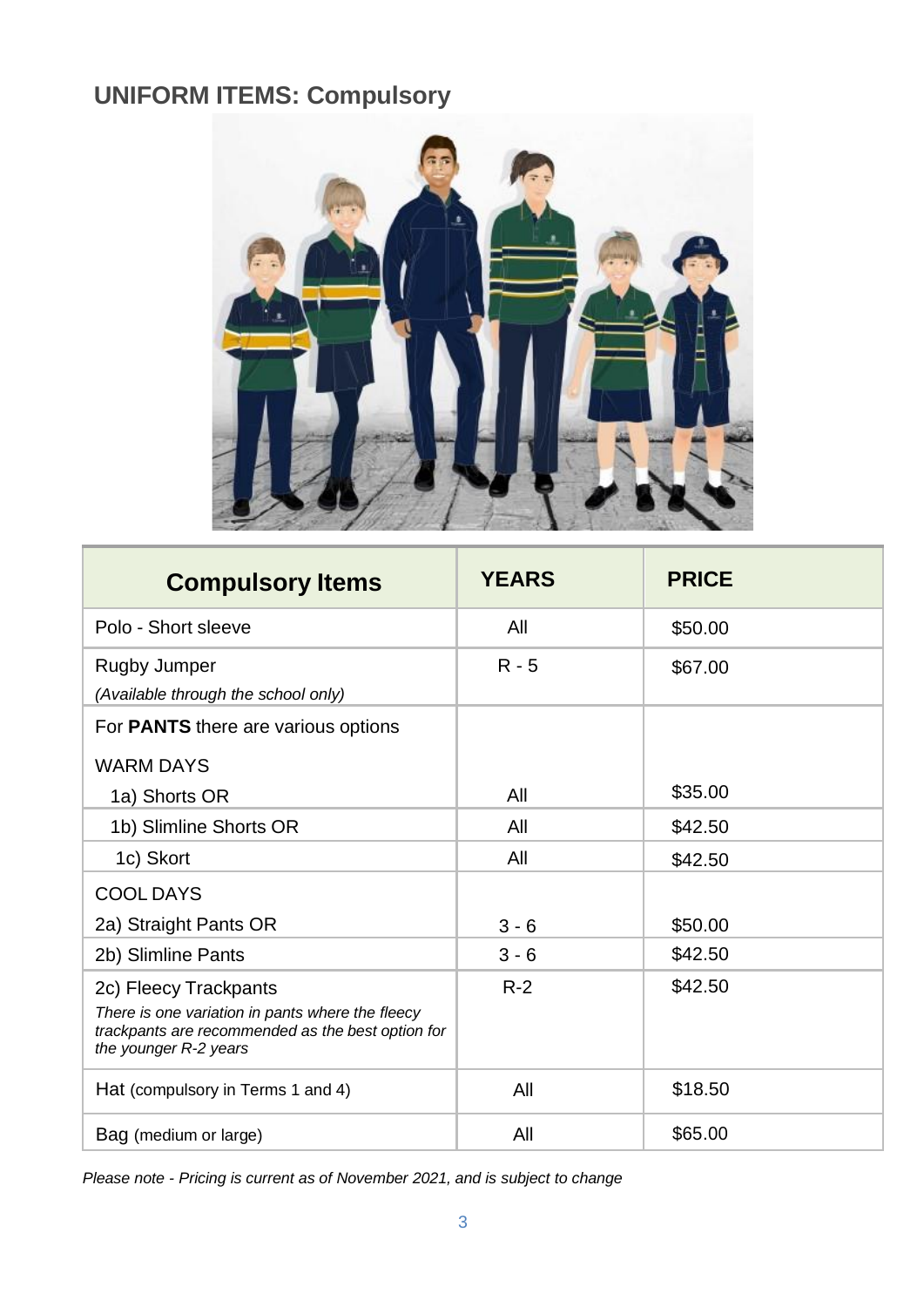## **UNIFORM ITEMS**: **Optional**

| <b>Optional Items</b>       | <b>YEARS</b> | <b>PRICE</b>   |
|-----------------------------|--------------|----------------|
| Polo - Long sleeve          | All          | \$53.00        |
| <b>Puffer Vest</b>          | All          | \$79.50        |
| All day winter jacket (TBC) | All          | $$85.00$ (tbc) |
| Windbreaker                 | All          | \$50.00        |
| <b>Fleecy Track Pants</b>   | $3-6$        | \$42.50        |

| <b>Accessories</b>      | <b>YEARS</b> | <b>PRICE</b> |
|-------------------------|--------------|--------------|
| Hat                     | All          | \$18.50      |
| <b>Hair Accessories</b> | All          | Various      |
| <b>White Socks</b>      | All          |              |
| Navy Tights in winter   | All          |              |

# **2022 EVENT DAYS**:

Event days include any time a child represents the school. Such examples include school photos, debating, excursions, and participating in CESA activities.

In 2022, Year 6 students will be required to wear their formal uniform with commemorative jacket on event days, unless otherwise advised.

| <b>Event Days</b>                    | <b>YEARS</b> |
|--------------------------------------|--------------|
| Polo with Shorts/Skort or long pants | R - 5        |
| OR Rugby Jumper, Long Pants          | R - 5        |

### **Repurposing or disposal of second-hand uniforms:**

Repurposing or the correct disposal of the no longer used second-hand items is of importance to St Catherine's School. During 2022 and 2023 we will be communicating our planned program for managing this process.

For the end of 2021, if you have any good quality items that could be sold on to another family, please send them to the office for redistribution.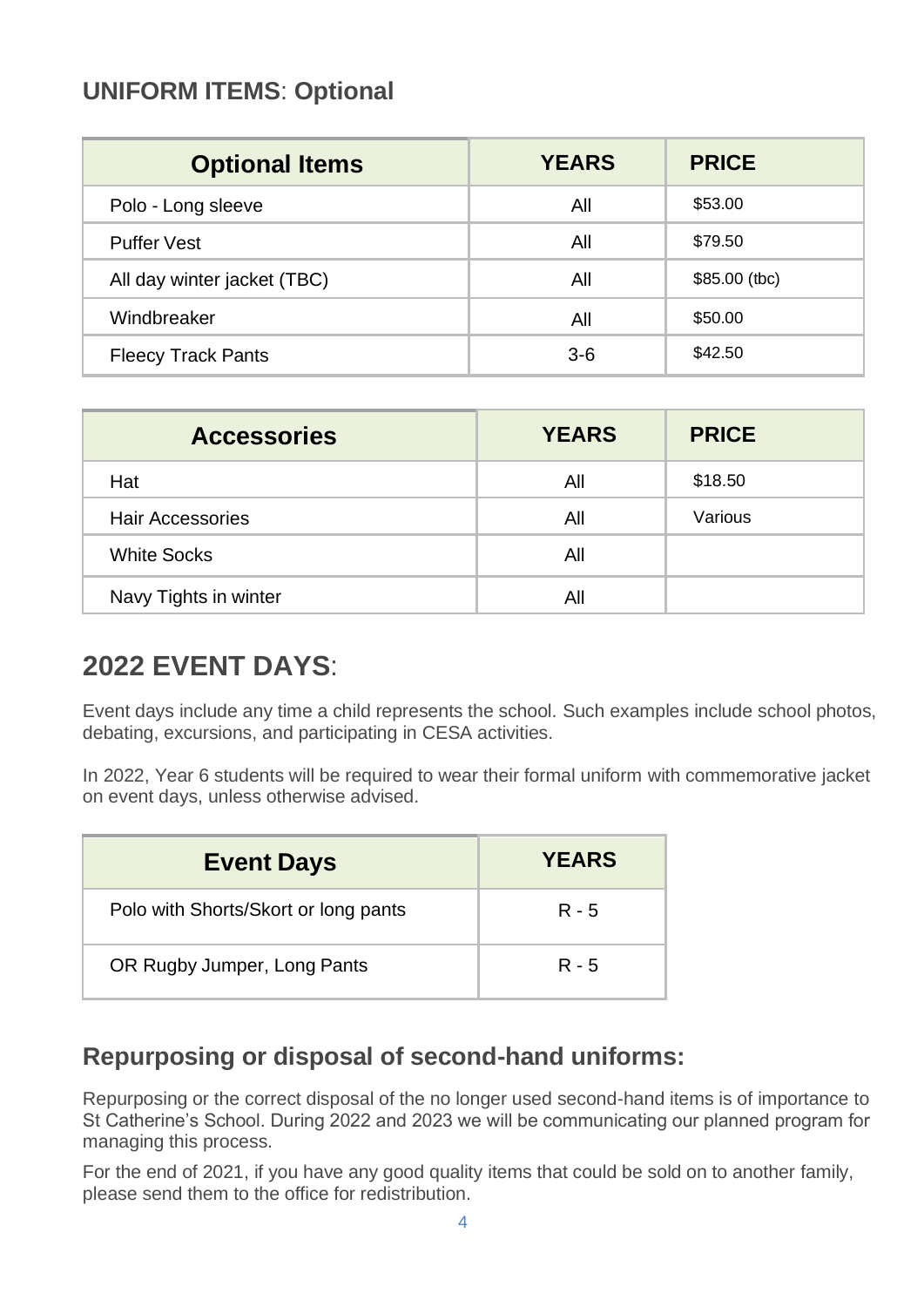# **YEAR 6**: **SENIORS**

In Year 6 children have two uniform items to present them as the SENIORS for St Catherine's School.

They are a navy themed school polo shirt and in 2022 will be a Year 6 Commemorative Jacket.

The **2022 Year 6 designs** are presented below.



Each year the design of the jacket may change, with the Year 5 children involved in the choice of the design towards the end of that school year.

These items have been arranged through SILVERFLEECE and communication will be sent when they are available to order.

This jacket, over the transition years of 2022 - 2024, is able to be worn with both the current formal and new One uniform - Activewear.